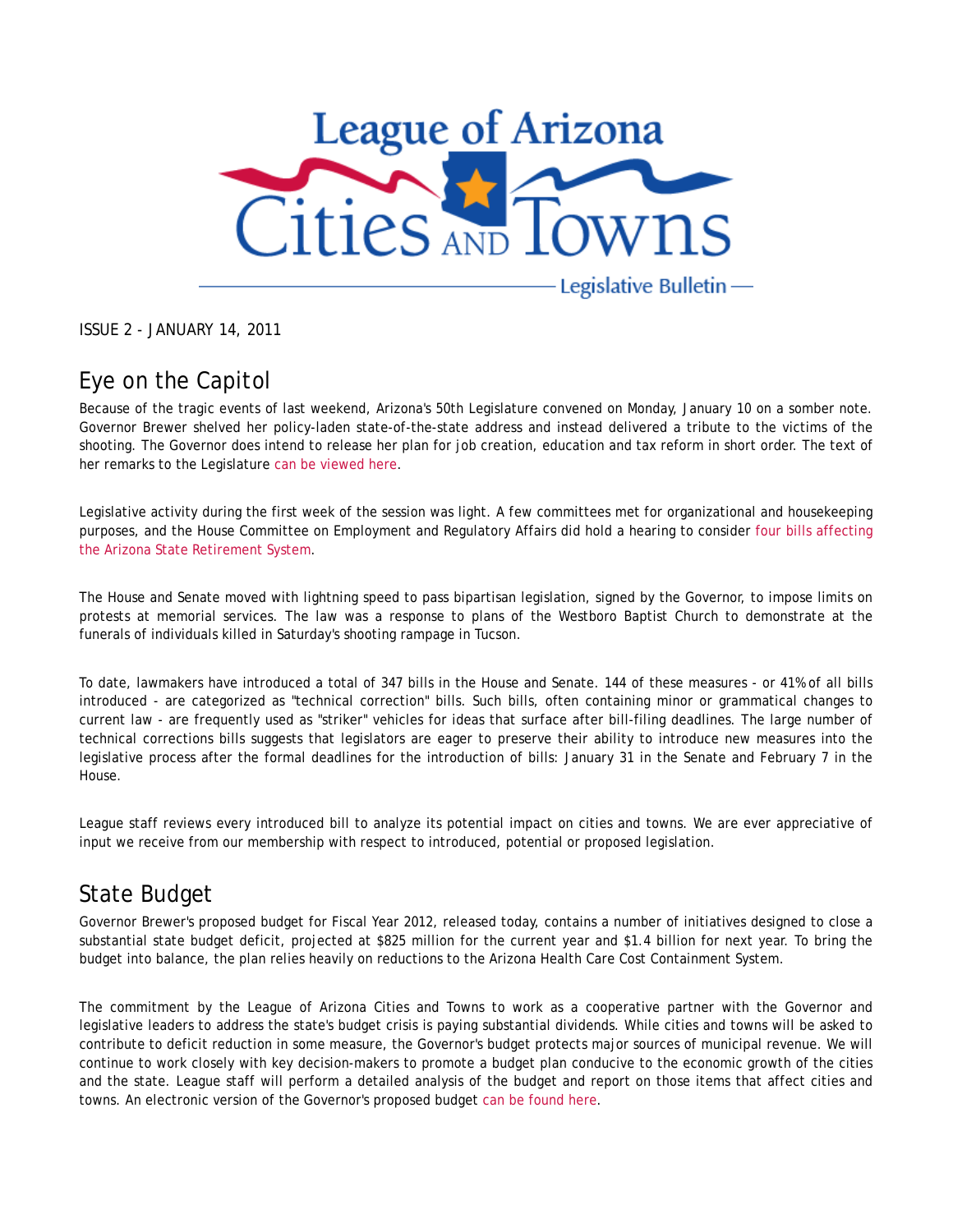## Pension Reform Update

On January 11, the House Employment and Regulatory Affairs Committee conducted a hearing on a package of four bills introduced by the chairman of the committee, Representative Bob Robson (R-Chandler). These bills represent the Arizona State Retirement System's (ASRS) legislative agenda for the year and contain mostly administrative changes.

*HB 2023 ASRS; long-term disability amendments* stipulates that long-term disability benefits are not payable on claims filed more than 24 months after the date of the disability and authorizes ASRS to suspend or terminate benefits if a retiree fails to provide requested information. The bill was passed out of committee.

*HB 2024 ASRS; amendments* contains the same provisions as HB 2023 and HB 2027. Additionally, the bill makes numerous changes to the statutes governing ASRS, including the method by which charter city retirement credits transfer to ASRS and the collection of delinquent payments. The bill was passed out of committee.

*HB2026 ASRS; administration* makes administrative changes to the operations of ASRS, including exempting ASRS from the state's rulemaking procedures. There was extended discussion about the rulemaking exemption, which resulted in the bill being held.

*HB2027 ASRS; return to work; contributions* requires certain persons who return to work to repay ASRS for payments improperly received. Additionally, the bill requires employers to pay an alternate contribution rate (ACR) for retired members who return to work and specifies how the ACR is calculated. Finally, the bill appropriates \$150,000 from the ASRS administration account for the implementation of these provisions. The bill was passed out of committee.

The League has not taken a formal position on this particular package of bills but will continue to closely monitor all legislation - and participate in the policy discussion - regarding pension reform.

#### Hazardous and Solid Waste Program Fees

Arizona State Representative Amanda Reeve and the Arizona Department of Environmental Quality have issued an invitation to stakeholders to participate in a January 24 discussion of options for permanent adjustments to program fees designed to make the Solid and Hazardous Waste Programs self-sufficient. At the meeting, Rep. Reeve and ADEQ will discuss funding requirements, identify potential funding options, explain the legislative process (including timeframes) and solicit informal public comment on proposed changes to solid waste and hazardous waste fees. If you are interested in attending, please RSVP to wpdfees@azdeq.gov by January 17, 2011.

**Meeting Information** Waste Programs Division Hazardous and Solid Waste Program Fees Legislative Meeting

January 24, 2011 10:00 - 11:30 a.m. Arizona Department of Environmental Quality, Room 3175A&B 1110 W. Washington Street, Phoenix

## Legislator Profile - Representative Jeff Dial

When asked whether he might have some time within the next several weeks to sit down and discuss his membership in the House of Representatives, freshman Representative Jeff Dial responds, "What are you doing right now?" This no-time-like-thepresent perspective will serve Rep. Dial well as he is called upon to address state challenges that are urgent and immediate.

Disarming and humble, Rep. Dial, age 34, is a Chandler Republican elected in 2010 to represent District 20. He addresses visitors as "sir" and is unfailingly polite, respectful and accessible. Exuding an appreciative manner, Rep. Dial clearly feels fortunate to have the opportunity to serve in the Arizona House.